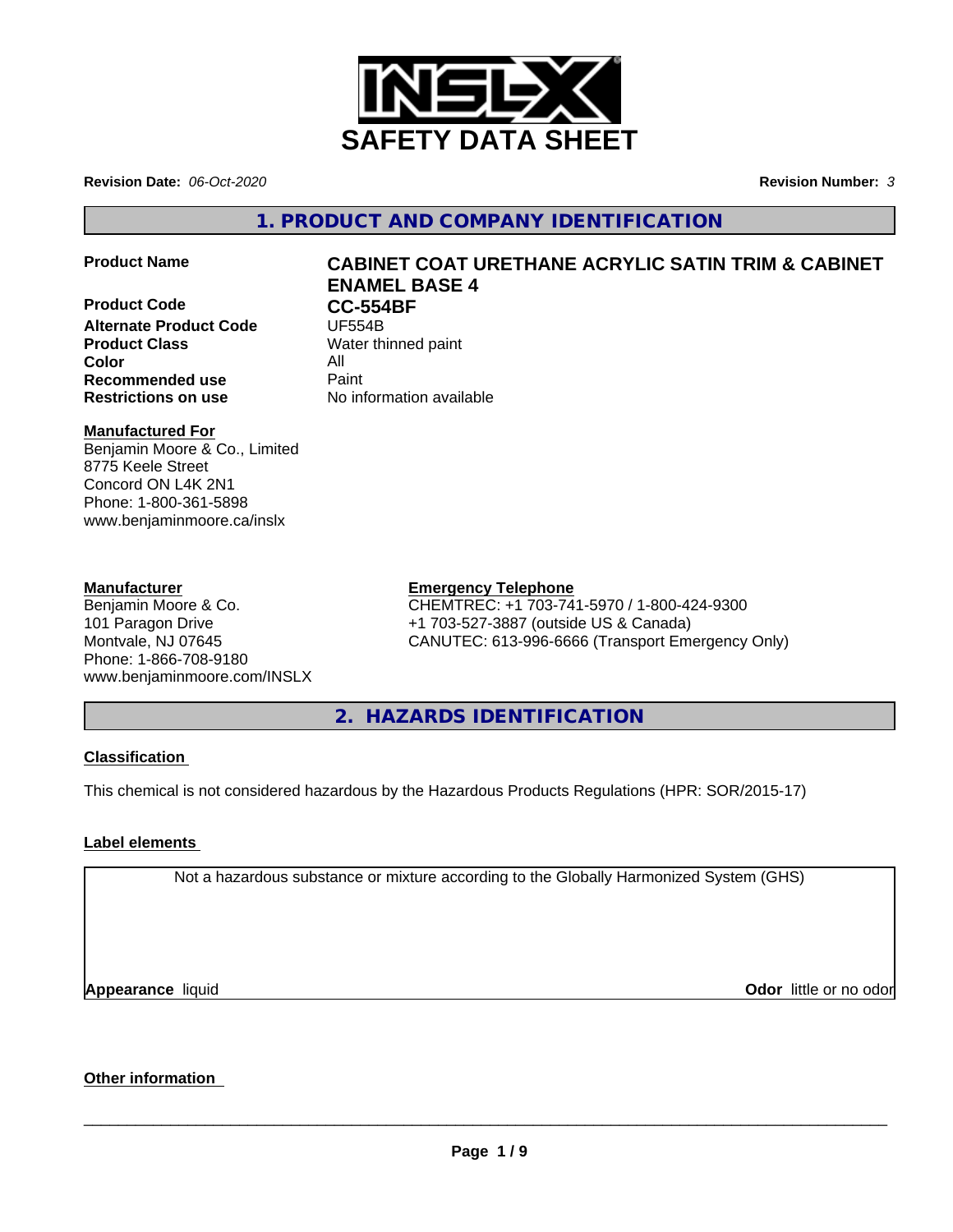No information available

 **WARNING:** This product contains isothiazolinone compounds at levels of <0.1%. These substances are biocides commonly found in most paints and a variety of personal care products as a preservative. Certain individuals may be sensitive or allergic to these substances, even at low levels.

# **3. COMPOSITION INFORMATION ON COMPONENTS**

| <b>Chemical name</b> | <b>CAS No.</b> | Weight-%       | Hazardous Material<br>Information Review Act date exemption granted<br>registry number<br>(HMIRA registry $#$ ) | Date HMIRA filed and<br>(if applicable) |
|----------------------|----------------|----------------|-----------------------------------------------------------------------------------------------------------------|-----------------------------------------|
| Kaolin               | 1332-58-7      | $5 - 10%$      |                                                                                                                 |                                         |
| Ammonia              | 7664-41-7      | $0.1 - 0.25\%$ |                                                                                                                 |                                         |
| Titanium dioxide     | 13463-67-7     | $0.1 - 0.25%$  |                                                                                                                 |                                         |

\*The exact percentage (concentration) of composition has been withheld as a trade secret

# **4. FIRST AID MEASURES**

| <b>General Advice</b>                  | No hazards which require special first aid measures.                                                     |
|----------------------------------------|----------------------------------------------------------------------------------------------------------|
| <b>Eye Contact</b>                     | Rinse thoroughly with plenty of water for at least 15<br>minutes and consult a physician.                |
| <b>Skin Contact</b>                    | Wash off immediately with soap and plenty of water while<br>removing all contaminated clothes and shoes. |
| <b>Inhalation</b>                      | Move to fresh air. If symptoms persist, call a physician.                                                |
| Ingestion                              | Clean mouth with water and afterwards drink plenty of<br>water. Consult a physician if necessary.        |
| <b>Most Important Symptoms/Effects</b> | None known.                                                                                              |
| <b>Notes To Physician</b>              | Treat symptomatically.                                                                                   |
|                                        | 5. FIRE-FIGHTING MEASURES                                                                                |

| <b>Suitable Extinguishing Media</b>                   | Use extinguishing measures that are appropriate to local<br>circumstances and the surrounding environment.                                   |
|-------------------------------------------------------|----------------------------------------------------------------------------------------------------------------------------------------------|
| Protective equipment and precautions for firefighters | As in any fire, wear self-contained breathing apparatus<br>pressure-demand, MSHA/NIOSH (approved or equivalent)<br>and full protective gear. |
| <b>Specific Hazards Arising From The Chemical</b>     | Closed containers may rupture if exposed to fire or<br>extreme heat.                                                                         |
| Sensitivity to mechanical impact                      | No.                                                                                                                                          |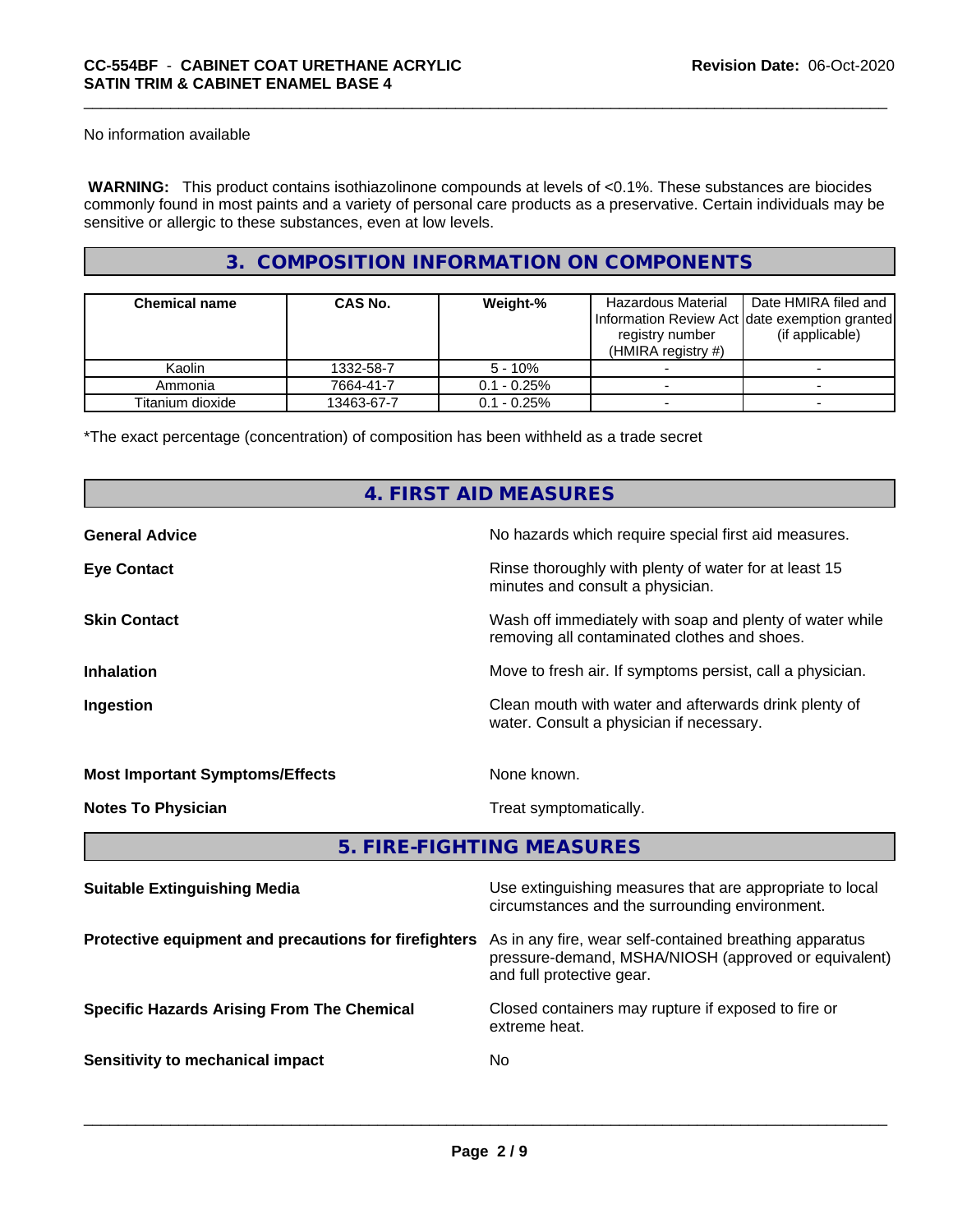| Sensitivity to static discharge                                                  |                        | No                                                 |                                |
|----------------------------------------------------------------------------------|------------------------|----------------------------------------------------|--------------------------------|
| <b>Flash Point Data</b><br>Flash point (°F)<br>Flash Point (°C)<br><b>Method</b> |                        | Not applicable<br>Not applicable<br>Not applicable |                                |
| <b>Flammability Limits In Air</b>                                                |                        |                                                    |                                |
| Lower flammability limit:<br><b>Upper flammability limit:</b>                    |                        | Not applicable<br>Not applicable                   |                                |
| <b>NFPA</b><br>Health: 1                                                         | <b>Flammability: 0</b> | <b>Instability: 0</b>                              | <b>Special: Not Applicable</b> |

# **NFPA Legend**

- 0 Not Hazardous
- 1 Slightly
- 2 Moderate
- 3 High
- 4 Severe

*The ratings assigned are only suggested ratings, the contractor/employer has ultimate responsibilities for NFPA ratings where this system is used.*

*Additional information regarding the NFPA rating system is available from the National Fire Protection Agency (NFPA) at www.nfpa.org.*

# **6. ACCIDENTAL RELEASE MEASURES**

**Personal Precautions Precautions** Avoid contact with skin, eyes and clothing. Ensure adequate ventilation.

**Other Information Other Information Prevent further leakage or spillage if safe to do so.** 

**Environmental precautions** See Section 12 for additional Ecological Information.

**Methods for Cleaning Up Example 20 Soak** up with inert absorbent material. Sweep up and shovel into suitable containers for disposal.

vapors, spray mists or sanding dust. In case of insufficient

ventilation, wear suitable respiratory equipment.

**7. HANDLING AND STORAGE**

**Handling Avoid contact with skin, eyes and clothing. Avoid breathing Handling Avoid breathing** 

**Storage Keep container tightly closed.** Keep out of the reach of

children.

**Incompatible Materials Incompatible Materials No information available** 

 $\overline{\phantom{a}}$  ,  $\overline{\phantom{a}}$  ,  $\overline{\phantom{a}}$  ,  $\overline{\phantom{a}}$  ,  $\overline{\phantom{a}}$  ,  $\overline{\phantom{a}}$  ,  $\overline{\phantom{a}}$  ,  $\overline{\phantom{a}}$  ,  $\overline{\phantom{a}}$  ,  $\overline{\phantom{a}}$  ,  $\overline{\phantom{a}}$  ,  $\overline{\phantom{a}}$  ,  $\overline{\phantom{a}}$  ,  $\overline{\phantom{a}}$  ,  $\overline{\phantom{a}}$  ,  $\overline{\phantom{a}}$ 

**8. EXPOSURE CONTROLS/PERSONAL PROTECTION**

**Exposure Limits**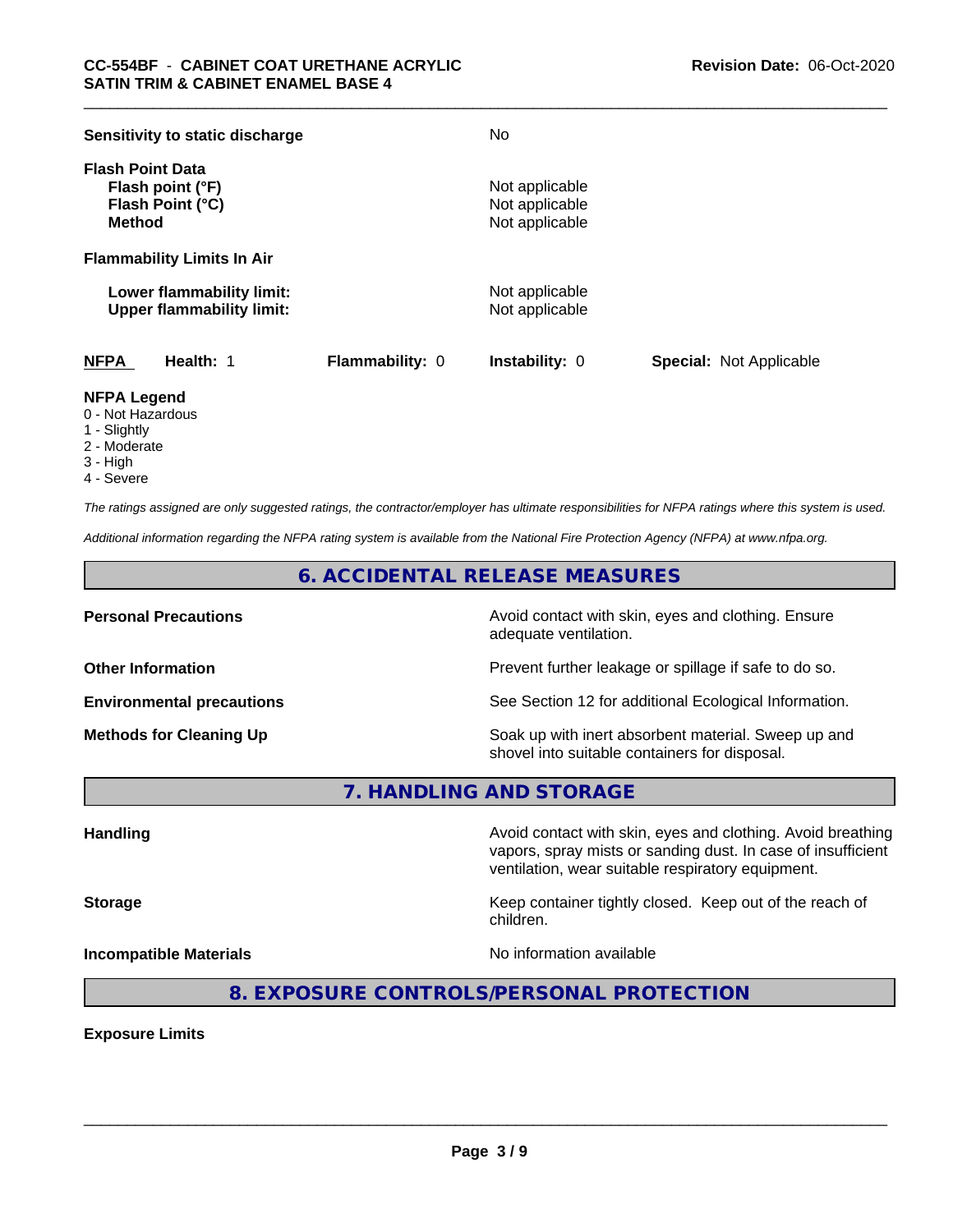| Chemical name    | <b>ACGIH TLV</b>         | Alberta                    | <b>British Columbia</b>  | <b>Ontario</b>           | Quebec                        |
|------------------|--------------------------|----------------------------|--------------------------|--------------------------|-------------------------------|
| Kaolin           | TWA: $2 \text{ mg/m}^3$  | $2 \text{ mg/m}^3$ - TWA   | $2 \text{ mg/m}^3$ - TWA | $2 \text{ mg/m}^3$ - TWA | $5 \text{ mg/m}^3$ - TWAEV    |
|                  | particulate matter       |                            |                          |                          |                               |
|                  | containing no            |                            |                          |                          |                               |
|                  | asbestos and <1%         |                            |                          |                          |                               |
|                  | crystalline silica,      |                            |                          |                          |                               |
|                  | respirable particulate   |                            |                          |                          |                               |
|                  | matter                   |                            |                          |                          |                               |
| Ammonia          | STEL: 35 ppm             | 25 ppm - TWA               | 25 ppm - TWA             | 25 ppm - TWA             | 25 ppm - TWAEV                |
|                  | TWA: 25 ppm              | 17 mg/m <sup>3</sup> - TWA | 35 ppm - STEL            | 35 ppm - STEL            | 17 mg/m <sup>3</sup> - TWAEV  |
|                  |                          | 35 ppm - STEL              |                          |                          | 35 ppm - STEV                 |
|                  |                          | $24 \text{ mg/m}^3$ - STEL |                          |                          | $24$ mg/m <sup>3</sup> - STEV |
| Titanium dioxide | TWA: $10 \text{ mg/m}^3$ | 10 mg/m $3$ - TWA          | 10 mg/m $3$ - TWA        | 10 mg/m $3$ - TWA        | 10 mg/m $3$ - TWAEV           |
|                  |                          |                            | $3 \text{ ma/m}^3$ - TWA |                          |                               |

#### **Legend**

ACGIH - American Conference of Governmental Industrial Hygienists Alberta - Alberta Occupational Exposure Limits British Columbia - British Columbia Occupational Exposure Limits

Ontario - Ontario Occupational Exposure Limits

Quebec - Quebec Occupational Exposure Limits

N/E - Not established

#### **Personal Protective Equipment**

**Engineering Measures Ensure** Ensure adequate ventilation, especially in confined areas.

**Eye/Face Protection Safety glasses with side-shields. Skin Protection Protection Protective gloves and impervious clothing. Respiratory Protection In case of insufficient ventilation wear suitable respiratory** equipment.

**Hygiene Measures Avoid contact with skin, eyes and clothing. Remove and Avoid contact with skin, eyes and clothing. Remove and Avoid contact with skin, eyes and clothing. Remove and** wash contaminated clothing before re-use. Wash thoroughly after handling.

# **9. PHYSICAL AND CHEMICAL PROPERTIES**

**Appearance** liquid **Odor** little or no odor **Odor Threshold** No information available **Density (Ibs/gal)** 8.9 - 9.3 **Specific Gravity** 1.07 - 1.11 **pH** No information available **Viscosity (cps)** No information available **Solubility(ies)** No information available **Water solubility** No information available **Evaporation Rate Evaporation Rate No information available Vapor pressure** No information available **No information** available **Vapor density No information available No information available Wt. % Solids** 35 - 45 **Vol. % Solids** 30 - 40 **Wt. % Volatiles** 55 - 65 **Vol. % Volatiles** 60 - 70 **VOC Regulatory Limit (g/L)** < 50 **Boiling Point (°F)** 212 **Boiling Point (°C)** 100 **Freezing point (°F)** 32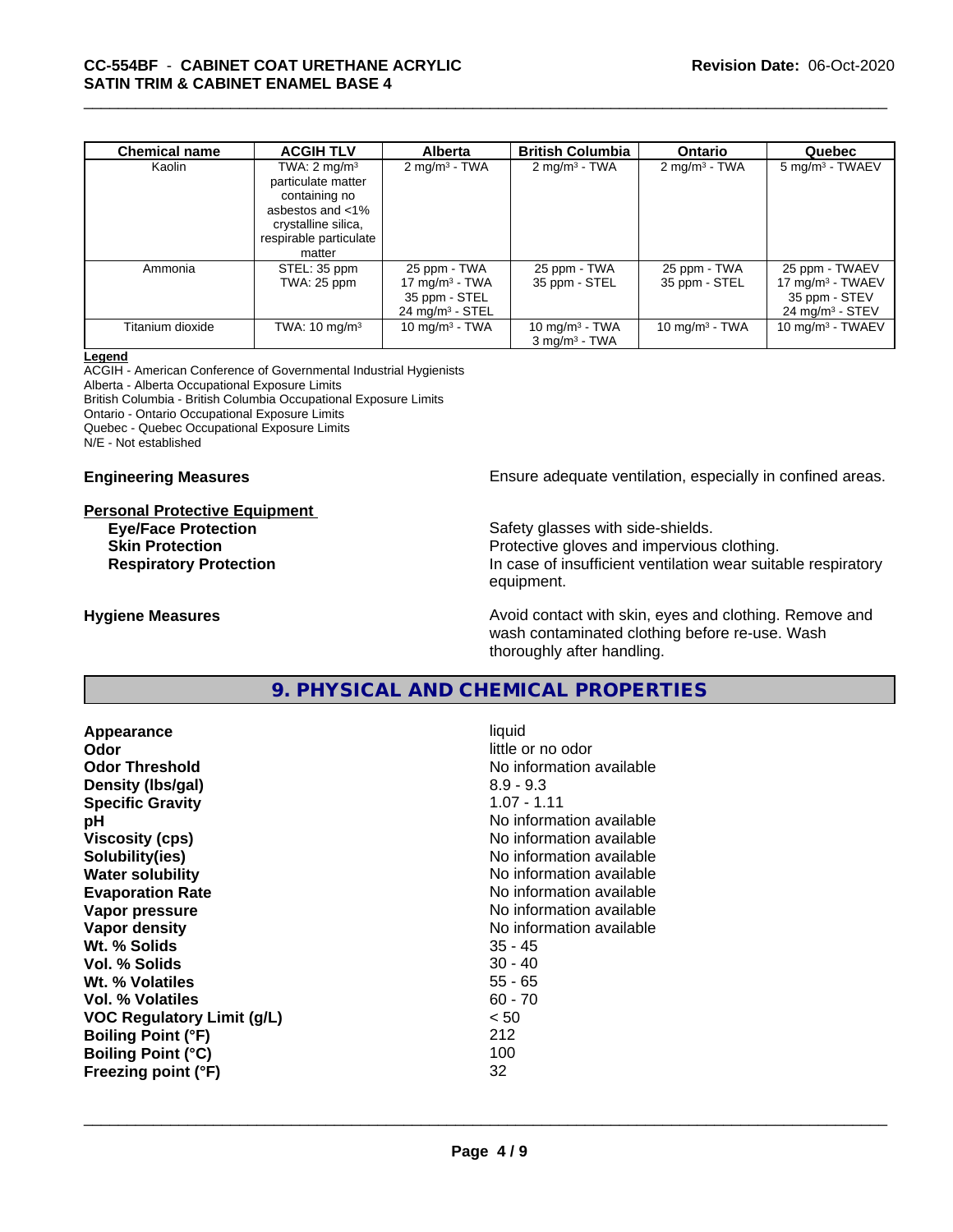| O                        |
|--------------------------|
| Not applicable           |
| Not applicable           |
| Not applicable           |
| Not applicable           |
| Not applicable           |
| Not applicable           |
| No information available |
| No information available |
| No information available |
| No information available |
| No information available |
|                          |

# **10. STABILITY AND REACTIVITY**

| <b>Reactivity</b>                         | Not Applicable                           |
|-------------------------------------------|------------------------------------------|
| <b>Chemical Stability</b>                 | Stable under normal conditions.          |
| <b>Conditions to avoid</b>                | Prevent from freezing.                   |
| <b>Incompatible Materials</b>             | No materials to be especially mentioned. |
| <b>Hazardous Decomposition Products</b>   | None under normal use.                   |
| <b>Possibility of hazardous reactions</b> | None under normal conditions of use.     |

# **11. TOXICOLOGICAL INFORMATION**

#### **Product Information Information on likely routes of exposure**

**Principal Routes of Exposure Exposure** Eye contact, skin contact and inhalation.

**Acute Toxicity** 

**Product Information Information No information available** 

## **Symptoms related to the physical,chemical and toxicological characteristics**

**Symptoms** No information available

 $\overline{\phantom{a}}$  ,  $\overline{\phantom{a}}$  ,  $\overline{\phantom{a}}$  ,  $\overline{\phantom{a}}$  ,  $\overline{\phantom{a}}$  ,  $\overline{\phantom{a}}$  ,  $\overline{\phantom{a}}$  ,  $\overline{\phantom{a}}$  ,  $\overline{\phantom{a}}$  ,  $\overline{\phantom{a}}$  ,  $\overline{\phantom{a}}$  ,  $\overline{\phantom{a}}$  ,  $\overline{\phantom{a}}$  ,  $\overline{\phantom{a}}$  ,  $\overline{\phantom{a}}$  ,  $\overline{\phantom{a}}$ 

### **Delayed and immediate effects as well as chronic effects from short and long-term exposure**

**Eye contact Exercise Solution** May cause slight irritation **Skin contact** Substance may cause slight skin irritation. Prolonged or repeated contact may dry skin and cause irritation. **Inhalation Inhalation Inhalation May cause irritation of respiratory tract. Ingestion Ingestion Ingestion may cause gastrointestinal irritation, nausea,** vomiting and diarrhea. **Sensitization No information available.** No information available. **Neurological Effects** Noinformation available. **Mutagenic Effects Mutagenic Effects No information available.**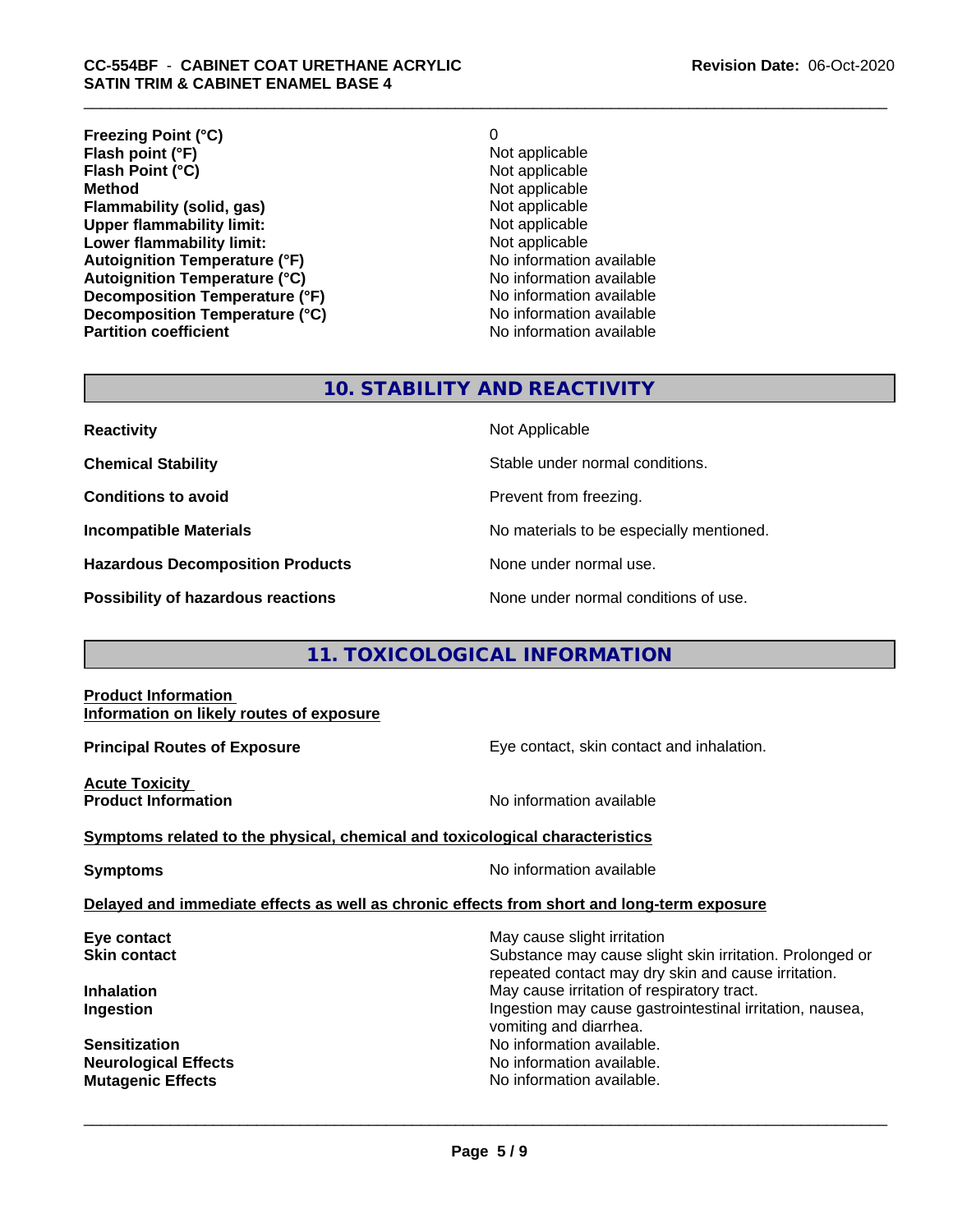| No information available. |
|---------------------------|
| No information available. |
| No information available. |
| No information available. |
| No information available. |
| No information available. |
| No information available. |
|                           |

**Numerical measures of toxicity**

**The following values are calculated based on chapter 3.1 of the GHS document**

#### **ATEmix (inhalation-dust/mist)** 229.5 mg/L

# **Component Information**

| Chemical name                  | Oral LD50             | Dermal LD50          | Inhalation LC50        |
|--------------------------------|-----------------------|----------------------|------------------------|
| Kaolin<br>1332-58-7            | > 5000 mg/kg (Rat)    | $>$ 5000 mg/kg (Rat) |                        |
| Ammonia<br>7664-41-7           | $=$ 350 mg/kg (Rat)   |                      | $= 2000$ ppm (Rat) 4 h |
| Titanium dioxide<br>13463-67-7 | $> 10000$ mg/kg (Rat) |                      |                        |

### **Chronic Toxicity**

#### **Carcinogenicity**

*The information below indicateswhether each agency has listed any ingredient as a carcinogen:.*

| <b>Chemical name</b>   | <b>IARC</b>                     | <b>NTP</b> |
|------------------------|---------------------------------|------------|
|                        | 2B<br>Possible Human Carcinogen |            |
| Titanium J<br>⊧dioxide |                                 |            |

• Although IARC has classified titanium dioxide as possibly carcinogenic to humans (2B), their summary concludes: "No significant exposure to titanium dioxide is thought to occur during the use of products in which titanium dioxide is bound to other materials, such as paint."

#### **Legend**

IARC - International Agency for Research on Cancer NTP - National Toxicity Program OSHA - Occupational Safety & Health Administration

**12. ECOLOGICAL INFORMATION**

# **Ecotoxicity Effects**

The environmental impact of this product has not been fully investigated.

# **Product Information**

## **Acute Toxicity to Fish**

No information available

#### **Acute Toxicity to Aquatic Invertebrates**

No information available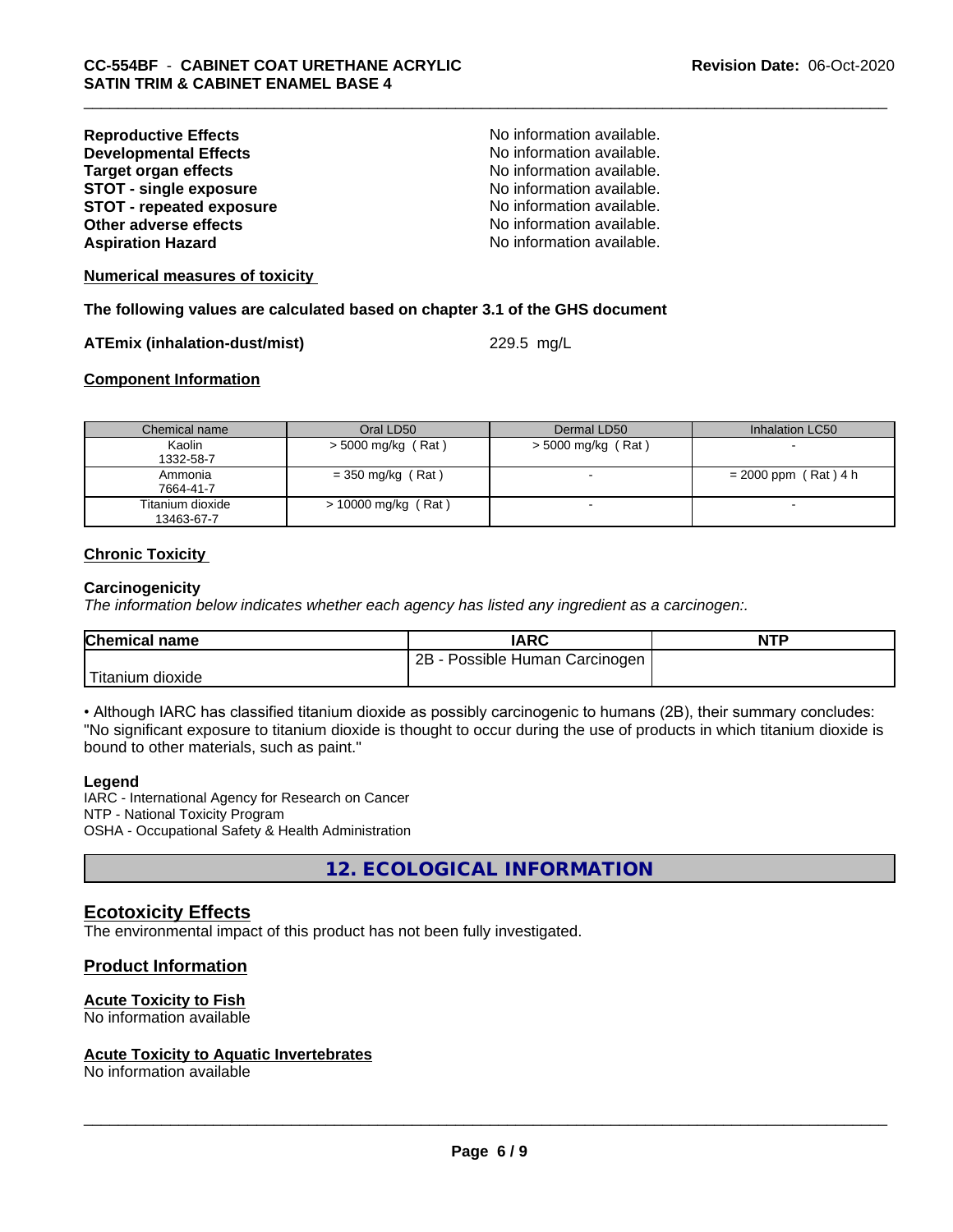## **Acute Toxicity to Aquatic Plants**

No information available

#### **Persistence / Degradability**

No information available.

#### **Bioaccumulation**

There is no data for this product.

#### **Mobility in Environmental Media**

No information available.

#### **Ozone**

No information available

## **Component Information**

#### **Acute Toxicity to Fish**

Titanium dioxide  $LC50:$  > 1000 mg/L (Fathead Minnow - 96 hr.)

## **Acute Toxicity to Aquatic Invertebrates**

No information available

#### **Acute Toxicity to Aquatic Plants**

No information available

**13. DISPOSAL CONSIDERATIONS**

**Waste Disposal Method Dispose of in accordance with federal, state, provincial,** and local regulations. Local requirements may vary, consult your sanitation department or state-designated environmental protection agency for more disposal options.

# **14. TRANSPORT INFORMATION**

| <b>TDG</b>         | Not regulated |
|--------------------|---------------|
| <b>ICAO / IATA</b> | Not regulated |
| <b>IMDG / IMO</b>  | Not regulated |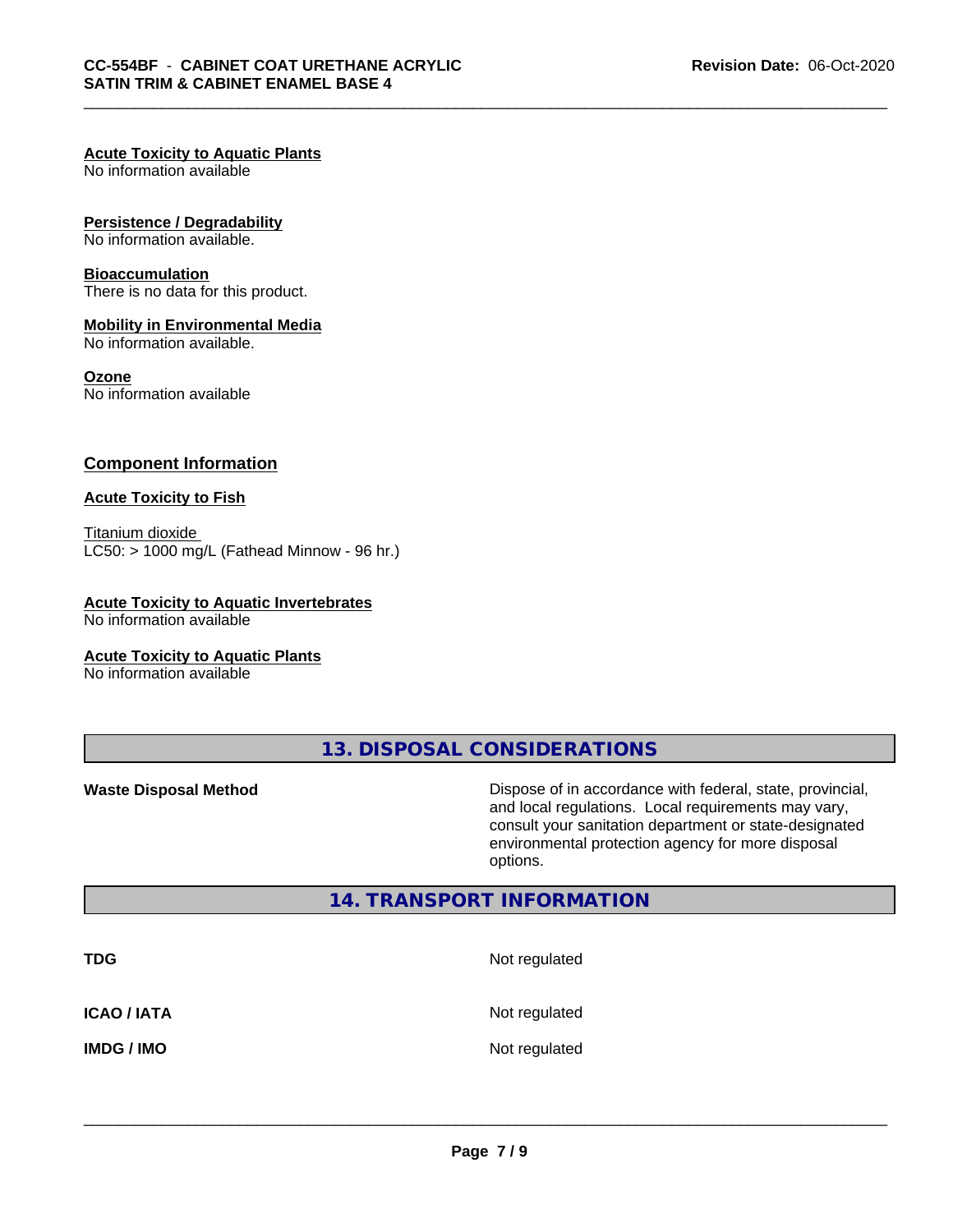# **15. REGULATORY INFORMATION**

# **International Inventories**

| <b>TSCA: United States</b> | Yes - All components are listed or exempt. |
|----------------------------|--------------------------------------------|
| <b>DSL: Canada</b>         | No - Not all of the components are listed. |
|                            | One or more component is listed on NDSL.   |

# **National Pollutant Release Inventory (NPRI)**

#### **NPRI Parts 1- 4**

This product contains the following Parts 1-4 NPRI chemicals:

| <b>Chemical name</b> | <b>CAS No.</b> | Weight-%             | <b>NPRI Parts 1-4</b> |
|----------------------|----------------|----------------------|-----------------------|
| Ammonia              | 7664-41-7      | 0.25%<br>- 0<br>∪. ∣ | _isted                |

#### **NPRI Part 5**

This product contains the following NPRI Part 5 Chemicals:

*None*

#### **WHMIS Regulatory Status**

This product has been classified in accordance with the hazard criteria of the Hazardous Products Regulations (HPR) and the SDS contains all the information required by the HPR.



*Note: The PPE rating has intentionally been left blank. Choose appropriate PPE that will protect employees from the hazards the material will present under the actual normal conditions of use.*

*Caution: HMISÒ ratings are based on a 0-4 rating scale, with 0 representing minimal hazards or risks, and 4 representing significant hazards or risks. Although HMISÒ ratings are not required on MSDSs under 29 CFR 1910.1200, the preparer, has chosen to provide them. HMISÒ ratings are to be used only in conjunction with a fully implemented HMISÒ program by workers who have received appropriate HMISÒ training. HMISÒ is a registered trade and service mark of the NPCA. HMISÒ materials may be purchased exclusively from J. J. Keller (800) 327-6868.*

 **WARNING!** If you scrape, sand, or remove old paint, you may release lead dust. LEAD IS TOXIC. EXPOSURE TO LEAD DUST CAN CAUSE SERIOUS ILLNESS, SUCH AS BRAIN DAMAGE, ESPECIALLY IN CHILDREN. PREGNANT WOMEN SHOULD ALSO AVOID EXPOSURE.Wear a NIOSH approved respirator to control lead